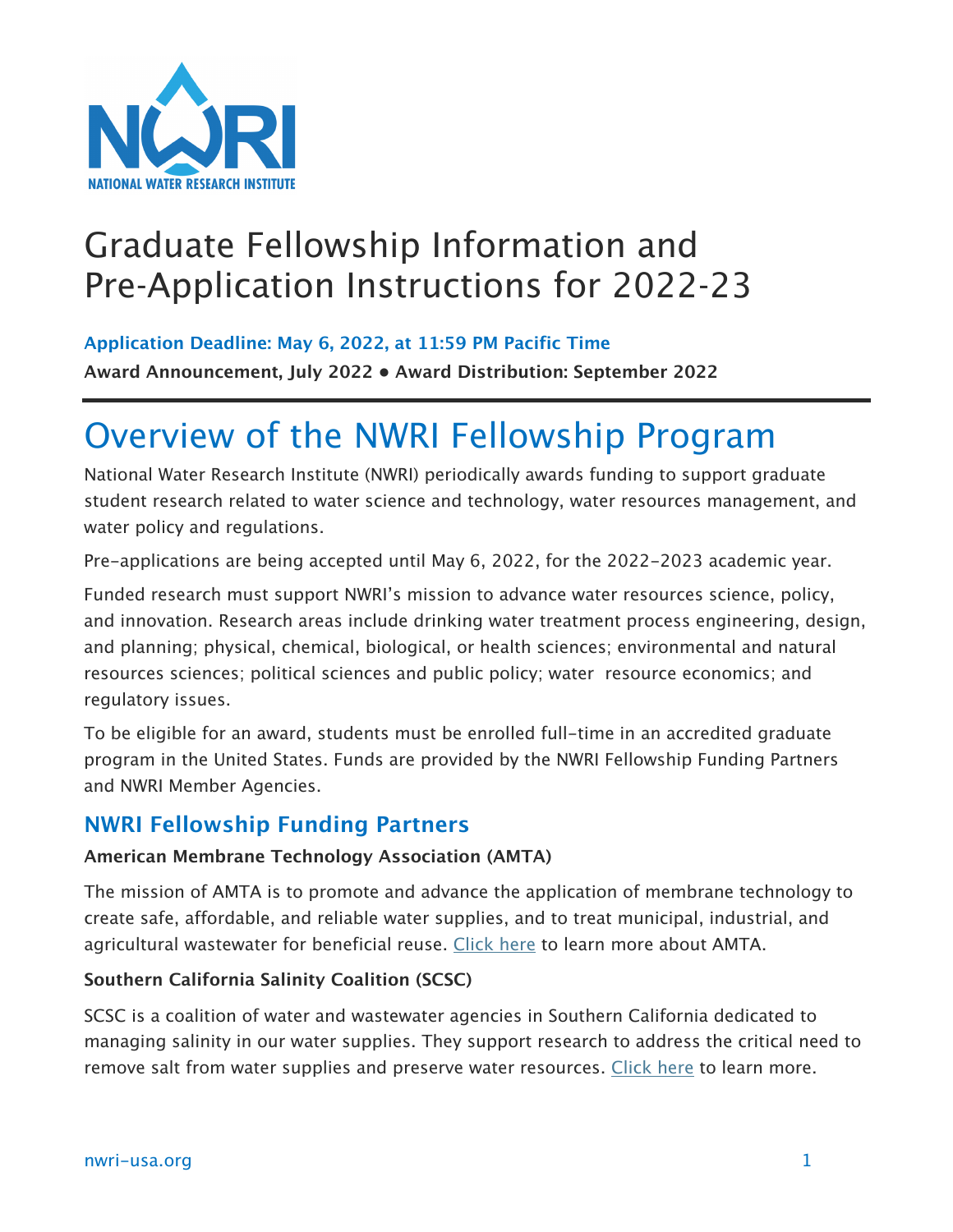# NWRI 2022 Graduate Fellowship Application Instructions

### **NWRI Member Agencies**

NWRI Member Agencies are water and wastewater utilities in Southern California that support our mission to collaborate with utilities, regulators, and researchers in innovative ways to help develop new, healthy sources of drinking water.

**Inland Empire Utility Agency Irvine Ranch Water District**

**Los Angeles Department of Water and Power**

**Orange County Sanitation District**

**Orange County Water District**

# Fellowships Offered in 2022

#### **NWRI Member Agency Graduate Fellowship: \$5,000**

Research must be related to developing and/or enhancing drinking water supplies and water resources in general. Research topics may include new treatment technologies, improvements to existing treatment and management technologies, sustainability including treatment energy efficiency, water policy and regulation, and natural resource economics.

#### **NWRI-AMTA Graduate Fellowships for Membrane Technology: \$10,000**

Research must be related to the advancement of membrane technology in the water, wastewater, or water reuse industries, and must be consistent with AMTA's mission to solve water supply and quality issues through the widespread application of membrane technology. Research topics may include membrane bioreactors, fouling and scaling control, efficiency (removal and recovery energy use), pretreatment processes, and membrane materials. AMTA fellowship recipients are required to attend the annual AMTA/AWWA Membrane Technology Conference.

#### **NWRI-Southern California Salinity Coalition Graduate Fellowship: \$10,000**

The student must be enrolled at an accredited college or university in Southern California. Research must address the critical need to remove or reduce salts from water supplies and to preserve water resources in Southern California. Research topics may include concentrate management, institutional and regulatory/policy issues, economic analysis, and innovative treatment technologies.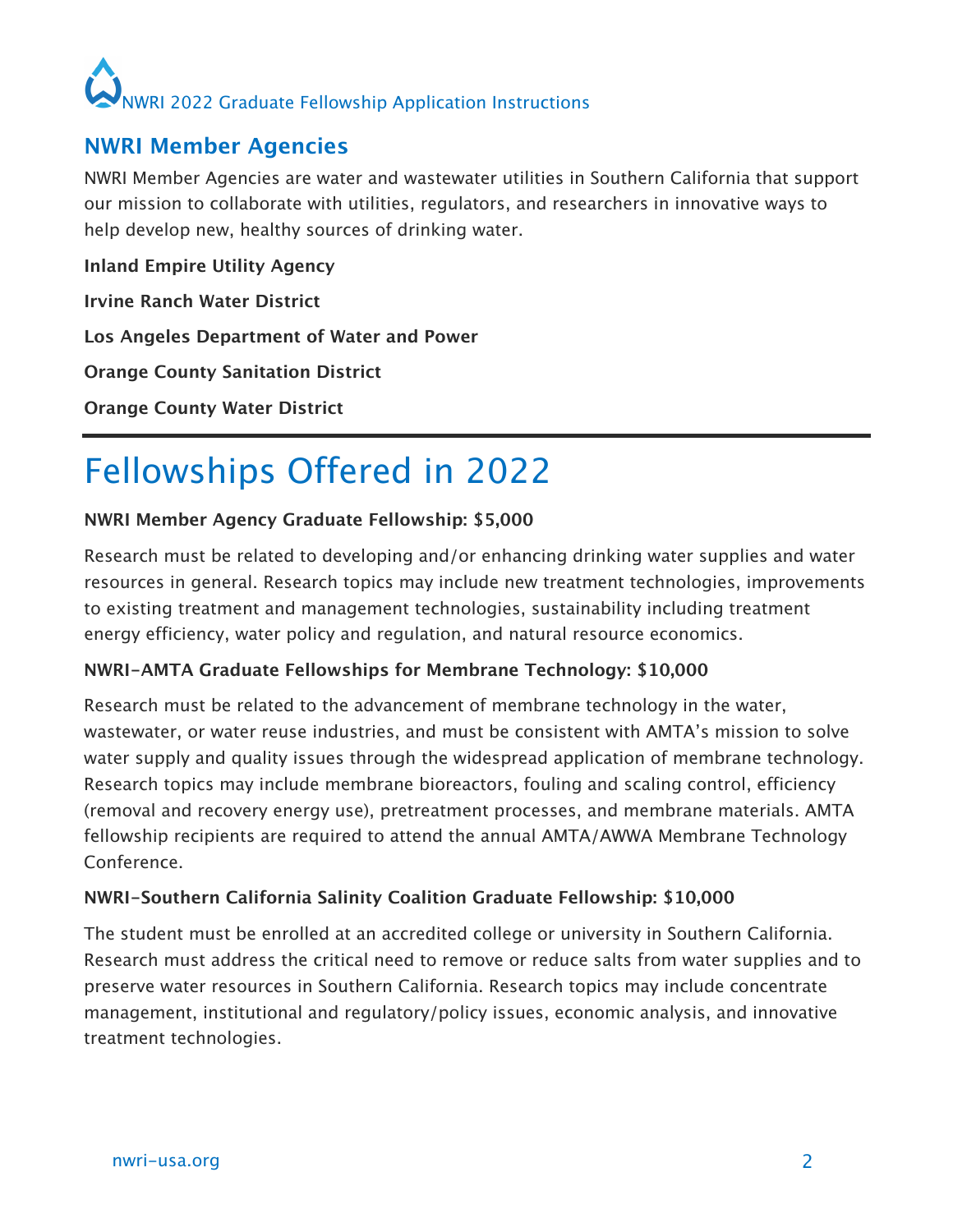# Complete Your Pre-Application

#### **1. NWRI Fellowship Pre-Application Form and Project Proposal**

Download and complete the Fellowship Pre-Application Form and Project Proposal from the NWRI website at [https://www.nwri-usa.org/fellowship. U](https://www.nwri-usa.org/fellowship)sing a minimum 11-point font, use the template provided. Your entire project summary should be limited to one page.

In the form, write a short description of your background along with your project title and hypothesis. Give a short overview of your research project methods and goals.

# Submit Your Pre-Application

All pre-application forms must arrive as a single PDF by email ([mcollins@nwri-usa.org\) on](mailto:mcollins@nwri-usa.org) or before 11:59 PM Pacific Time on **May 6, 2022**, to qualify for consideration. Name the file with your name using the format "Last Name First Name"

Attach the PDF to an email addressed to [mcollins@nwri-usa.org. In](mailto:mcollins@nwri-usa.org) the subject line, type 2022 Fellowship Application [Your Name]. Include your name, email address, and phone number in the body of your email message.

### **Fellowship Terms and Requirements**

NWRI will email all pre-applicants to let them know if they will be invited to continue with the full application process, or not. Students who are awarded a fellowship will receive a followup email outlining the terms and conditions of the fellowship. Funds will be sent directly to the university. NWRI fellowship selections and awards are final.

### **Fellows must meet the following requirements:**

The fellow must be continuously enrolled as a full-time graduate student at an accredited college or university in the United States. Fellows will provide short progress reports to NWRI by the required deadline. The progress reports may be posted to the NWRI website and shared with the NWRI e-newsletter recipients as well as the NWRI Partners, Member Agencies, and Corporate Associates.

Fellows may be asked to participate in events sponsored by NWRI and partners. For example, the AMTA fellows must attend the annual AMTA/AWWA Membrane Technology Conference.

For more information, visit [https://www.nwri-usa.org/fellowship.](https://www.nwri-usa.org/fellowship)

**Contact:** Mary Collins, National Water Research Institute, [mcollins@nwri-usa.org](mailto:mcollins@nwri-usa.org)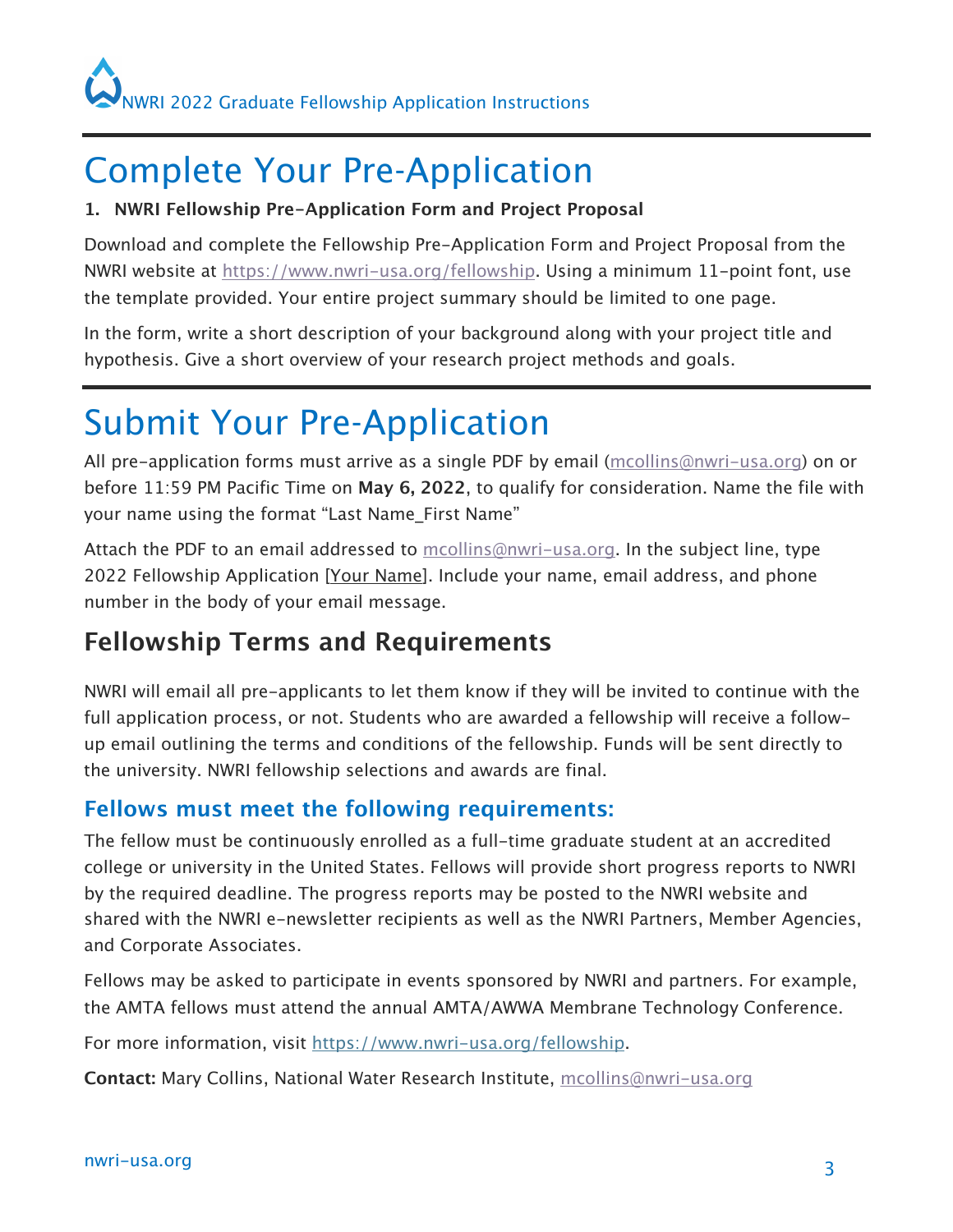

#### **2022-2023 Fellowship Pre-Application Form and Project Proposal**  $\mathcal{L}_\mathcal{L} = \{ \mathcal{L}_\mathcal{L} = \{ \mathcal{L}_\mathcal{L} = \{ \mathcal{L}_\mathcal{L} = \{ \mathcal{L}_\mathcal{L} = \{ \mathcal{L}_\mathcal{L} = \{ \mathcal{L}_\mathcal{L} = \{ \mathcal{L}_\mathcal{L} = \{ \mathcal{L}_\mathcal{L} = \{ \mathcal{L}_\mathcal{L} = \{ \mathcal{L}_\mathcal{L} = \{ \mathcal{L}_\mathcal{L} = \{ \mathcal{L}_\mathcal{L} = \{ \mathcal{L}_\mathcal{L} = \{ \mathcal{L}_\mathcal{$

| <b>Applicant Information</b>                                                                                                                                                                                                                                                                                                                                   |                                                                                                                                                                                                                                      |                                                                                                                                                                                                                                                  |
|----------------------------------------------------------------------------------------------------------------------------------------------------------------------------------------------------------------------------------------------------------------------------------------------------------------------------------------------------------------|--------------------------------------------------------------------------------------------------------------------------------------------------------------------------------------------------------------------------------------|--------------------------------------------------------------------------------------------------------------------------------------------------------------------------------------------------------------------------------------------------|
| First<br>Name:                                                                                                                                                                                                                                                                                                                                                 |                                                                                                                                                                                                                                      |                                                                                                                                                                                                                                                  |
| Address:                                                                                                                                                                                                                                                                                                                                                       |                                                                                                                                                                                                                                      |                                                                                                                                                                                                                                                  |
| City:<br><u> 1989 - Johann Barbara, martin amerikan personal (</u>                                                                                                                                                                                                                                                                                             |                                                                                                                                                                                                                                      | State: $\frac{\text{Size:}}{\text{Size:}}$                                                                                                                                                                                                       |
| Phone:                                                                                                                                                                                                                                                                                                                                                         |                                                                                                                                                                                                                                      |                                                                                                                                                                                                                                                  |
| <b>Academic Background</b>                                                                                                                                                                                                                                                                                                                                     |                                                                                                                                                                                                                                      |                                                                                                                                                                                                                                                  |
| Current<br>School:                                                                                                                                                                                                                                                                                                                                             |                                                                                                                                                                                                                                      |                                                                                                                                                                                                                                                  |
|                                                                                                                                                                                                                                                                                                                                                                |                                                                                                                                                                                                                                      |                                                                                                                                                                                                                                                  |
| Major:                                                                                                                                                                                                                                                                                                                                                         |                                                                                                                                                                                                                                      |                                                                                                                                                                                                                                                  |
| Graduation                                                                                                                                                                                                                                                                                                                                                     |                                                                                                                                                                                                                                      | Current                                                                                                                                                                                                                                          |
| Date mo/yr:                                                                                                                                                                                                                                                                                                                                                    | <u>and the state of the state of the state of the state of the state of the state of the state of the state of the state of the state of the state of the state of the state of the state of the state of the state of the state</u> | GPA: $\qquad \qquad \qquad$                                                                                                                                                                                                                      |
| Current Program Year: (Please select one)<br>Master's Year 2<br>PhD Year 1<br>PhD Year 2                                                                                                                                                                                                                                                                       | PhD Year 3<br>PhD Year 4                                                                                                                                                                                                             |                                                                                                                                                                                                                                                  |
| <b>Research Project Topic (Select all that apply)</b><br><b>Advanced Treatment Technologies</b><br>Basic Science/Exploratory Research<br><b>Biological Treatments</b><br><b>Decentralized Systems</b><br>Desalination (seawater + brackish)<br><b>Disinfection Processes</b><br>Economics (water + wastewater)<br>Membrane Technologies<br>Planning and Design |                                                                                                                                                                                                                                      | Policy and Regulation<br>Recycled Water/Water Reuse<br>Stormwater Capture and Use<br><b>Stormwater Treatment/TMDLs</b><br>Sustainability/Integrated Systems<br>Water and Energy Nexus<br><b>Water Quality Monitoring</b><br>Watershed Management |
| Project Start Date:                                                                                                                                                                                                                                                                                                                                            |                                                                                                                                                                                                                                      | Project End Date:                                                                                                                                                                                                                                |
| Project Title:                                                                                                                                                                                                                                                                                                                                                 |                                                                                                                                                                                                                                      |                                                                                                                                                                                                                                                  |
|                                                                                                                                                                                                                                                                                                                                                                |                                                                                                                                                                                                                                      |                                                                                                                                                                                                                                                  |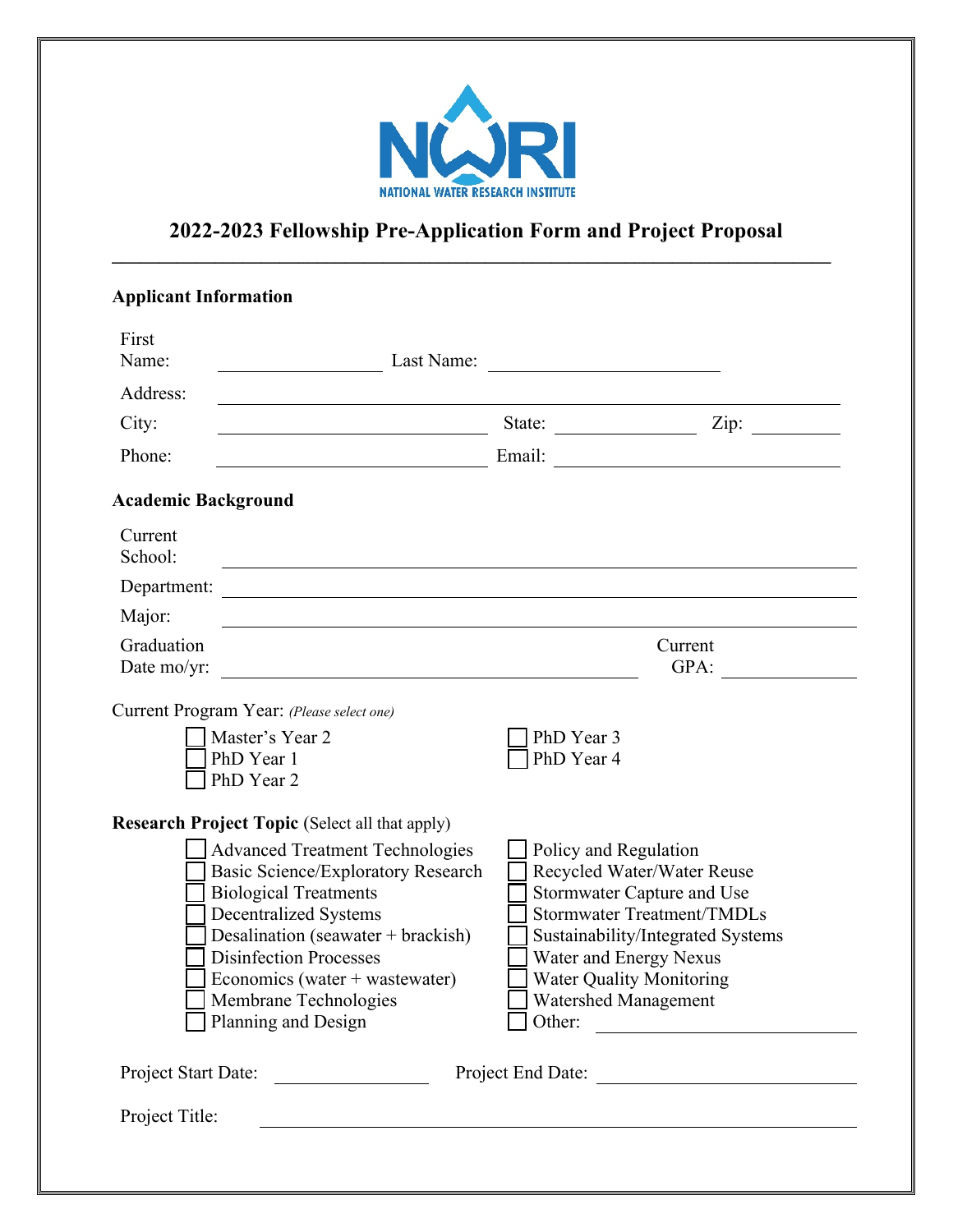#### Fellowship Applied For. (Check all that apply.)



NWRI Member Agency Fellowship

NWRI-AMTA Membrane Technology Fellowship

NWRI-Southern California Salinity Coalition Fellowship

#### **Application Checklist**

NWRI Fellowship Pre-Application Cover Sheet and Checklist (this document) Summary of Goals/Original Research Description (following page)

#### **Application Submission Process**

- Complete and save this PDF and name the file as your "Last Name First Name"
- Email the PDF to  $\frac{\text{mcollins}(a)_{\text{nwri-usa.org}}}{a}$  before 11:59 PM (Pacific) on May 6, 2022.

#### **Contact:**

[mcollins@nwri-usa.org](mailto:mcollins@nwri-usa.org)

For more information, visit <https://www.nwri-usa.org/fellowship>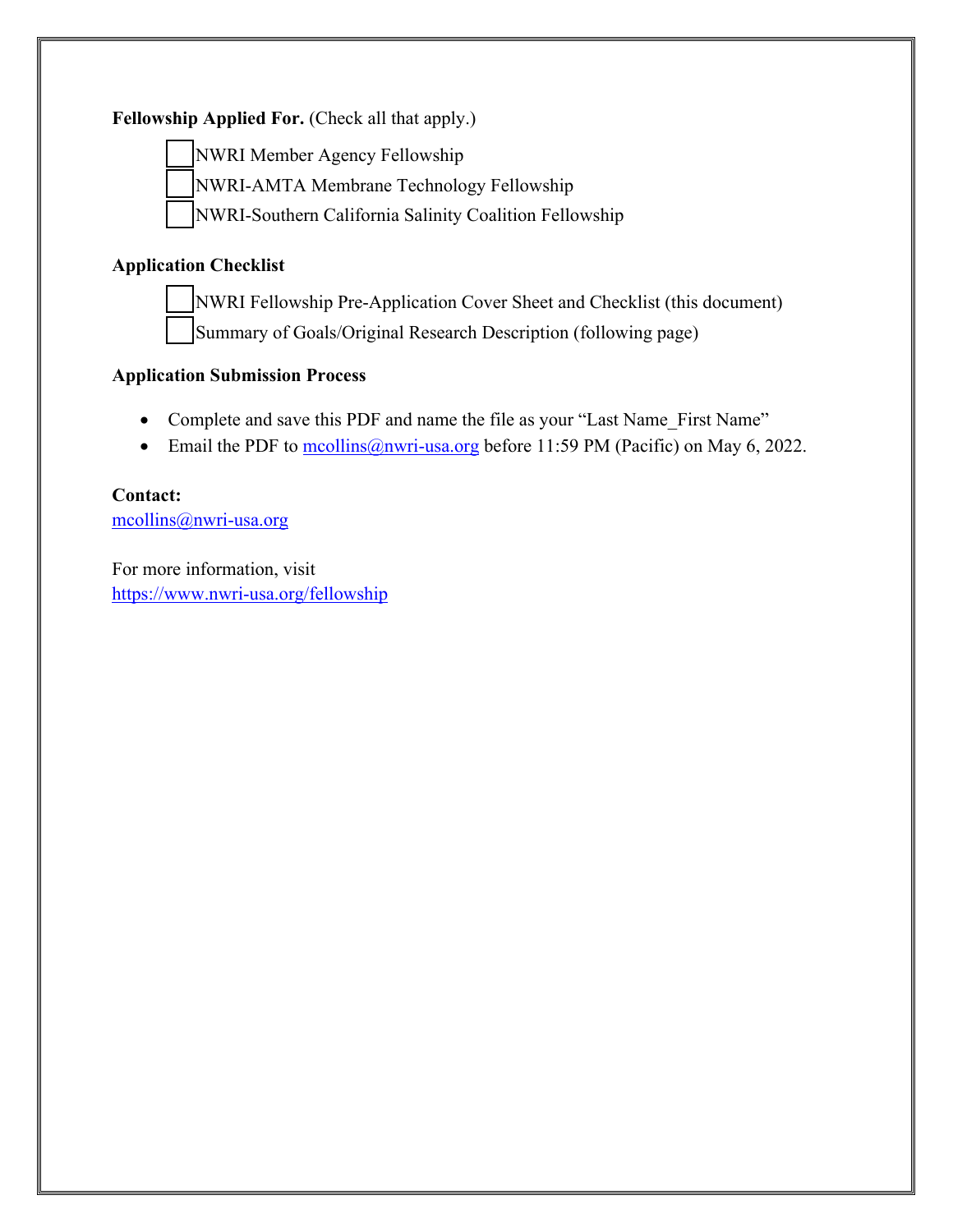### **Original Research Proposal Summary**

Using a minimum 11-point font, use this page to provide brief descriptions of you, the name of your project proposal, and an overview of your project. **Please limit your summary to this single page.**

#### **Briefly Summarize Your Background**

**Your Project Proposal**

Project Title:

Hypothesis:

**Project Proposal Overview**